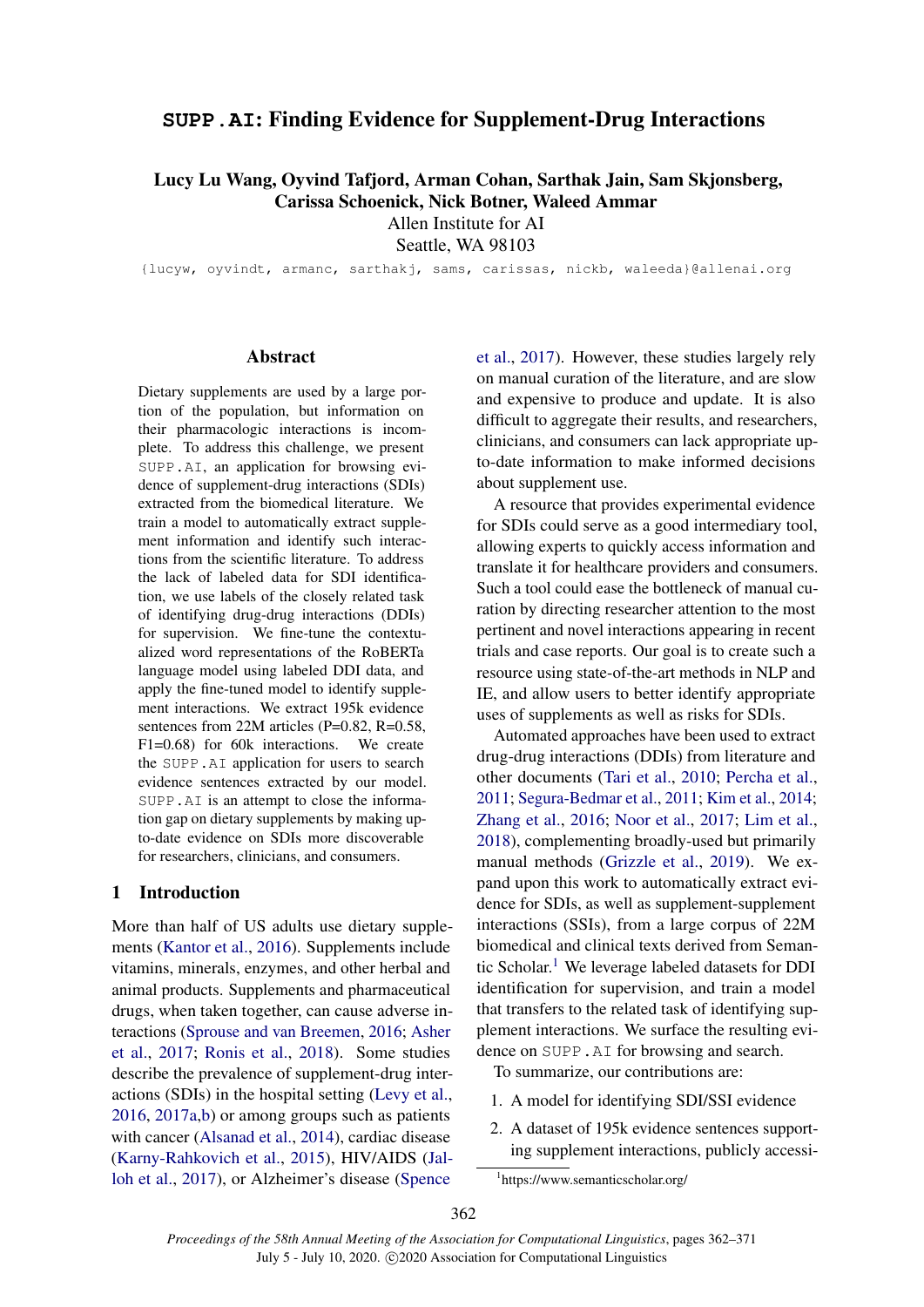ble for download or via a web API, and

3. SUPP.AI, an application for browsing and searching the extracted evidence.

#### <span id="page-1-3"></span>2 Supplement interaction browser

Information on supplement interactions have immediate implications on public health, which can only be realized by making the data easily accessible to any interested researcher, clinician or consumer. We note that many medical providers in developing countries do not have subscriptions to clinical databases such as  $TRC^2$  $TRC^2$  and UpToDate,<sup>[3](#page-1-1)</sup> and may lack an easy way to identify possible supplement interactions before prescribing drugs to their patients. To fill this gap, we develop SUPP.AI (available at <https://supp.ai/>), an application for browsing evidence of supplement interactions extracted from clinical and biomedical literature. SUPP.AI allows users to:

- Search for supplements or drugs,
- Search through potential interactions,
- Browse evidence sentences with supplement and drug entities highlighted,
- Navigate links to source papers

We design SUPP. A<sub>I</sub> to be a rapid way for users to access and search extracted SDI and SSI evidence. Our goal for this application is to provide a high quality, broadly-sourced, up-to-date, and easily accessible platform for searching through SDI and SSI evidence, while providing sufficient information for users to judge the quality of each piece of evidence. In Section [3,](#page-2-0) we describe the NLP pipeline used to extract evidence from scientific papers. Below, we describe the user interface and data features of SUPP.AI.

#### 2.1 User interface

Besides the main search page seen by users when they first navigate to the site, SUPP.AI consists of two other types of pages: entity and interaction pages. Entity pages provide information about one supplement or drug, and a list of potential interacting entities, sorted by quantity of evidence. We provide information such as synonyms, drug trade names, and definitions about each entity upon hover over or expansion. Interaction pages display

all discovered pieces of evidence supporting an interaction between a pair of entities. The evidence is sorted by additional features extracted from source papers, such as the level of evidence and recency, discussed in Section [2.2.](#page-1-2)

Figure [1](#page-2-1) shows the interface, with results for the ginkgo supplement. Results on the entity page (*left*) list 140 possible interactions to entities such as Warfarin and Nitric Oxide. When a result is selected, the interaction page is displayed (*right*), showing evidence sentences supporting the interaction along with metadata and links to each source paper. Spans linked to supplement and drug entities in evidence sentences are highlighted. To see more context or detail about the interaction, the user can navigate to the source paper to continue reading.

### <span id="page-1-2"></span>2.2 Supporting data for search

We extract additional paper metadata as a way to judge evidence quality. From Semantic Scholar, we retrieve the paper title, authors, publication venue, and year of publication. Medical Subject Headings (MeSH) tags associated with each paper are used to determine whether its results are derived from clinical trials, case reports, or animal studies. We also attempt to identify the retraction status of each paper, again using MeSH tags. Evidence sentences are ordered and presented based on associated paper metadata, prioritizing non-retracted studies, clinical trials, human studies, and recency (year of publication).

Using the RxNorm relationship *has\_tradename* via the Unified Medical Language System (UMLS) Metathesaurus [\(Bodenreider,](#page-6-7) [2004\)](#page-6-7), we derive trade names associated with drug ingredients, e.g. *Prozac* and *Sarafem* are trade names of the ingredient *fluoxetine*. Trade drugs are associated with active drug ingredients and indexed for search. Users can query a trade name rather than an active ingredient and be directed to the relevant interactions.

### 2.3 Data & API

Data on the site are periodically updated as new papers are incorporated into the Semantic Scholar corpus. Snapshots of the data are available for download at [https://api.semanticscholar.](https://api.semanticscholar.org/supp/) [org/supp/](https://api.semanticscholar.org/supp/). Live data on the site, which is updated more frequently, can be accessed through our search API, documented at [https://supp.ai/](https://supp.ai/docs/api) [docs/api](https://supp.ai/docs/api). Additionally, we provide training data, evaluation data, and the curated drug/supplement identifier lists (discussed in Section [3\)](#page-2-0) used to

<span id="page-1-0"></span><sup>2</sup> https://naturalmedicines.therapeuticresearch.com/

<span id="page-1-1"></span><sup>3</sup> https://www.uptodate.com/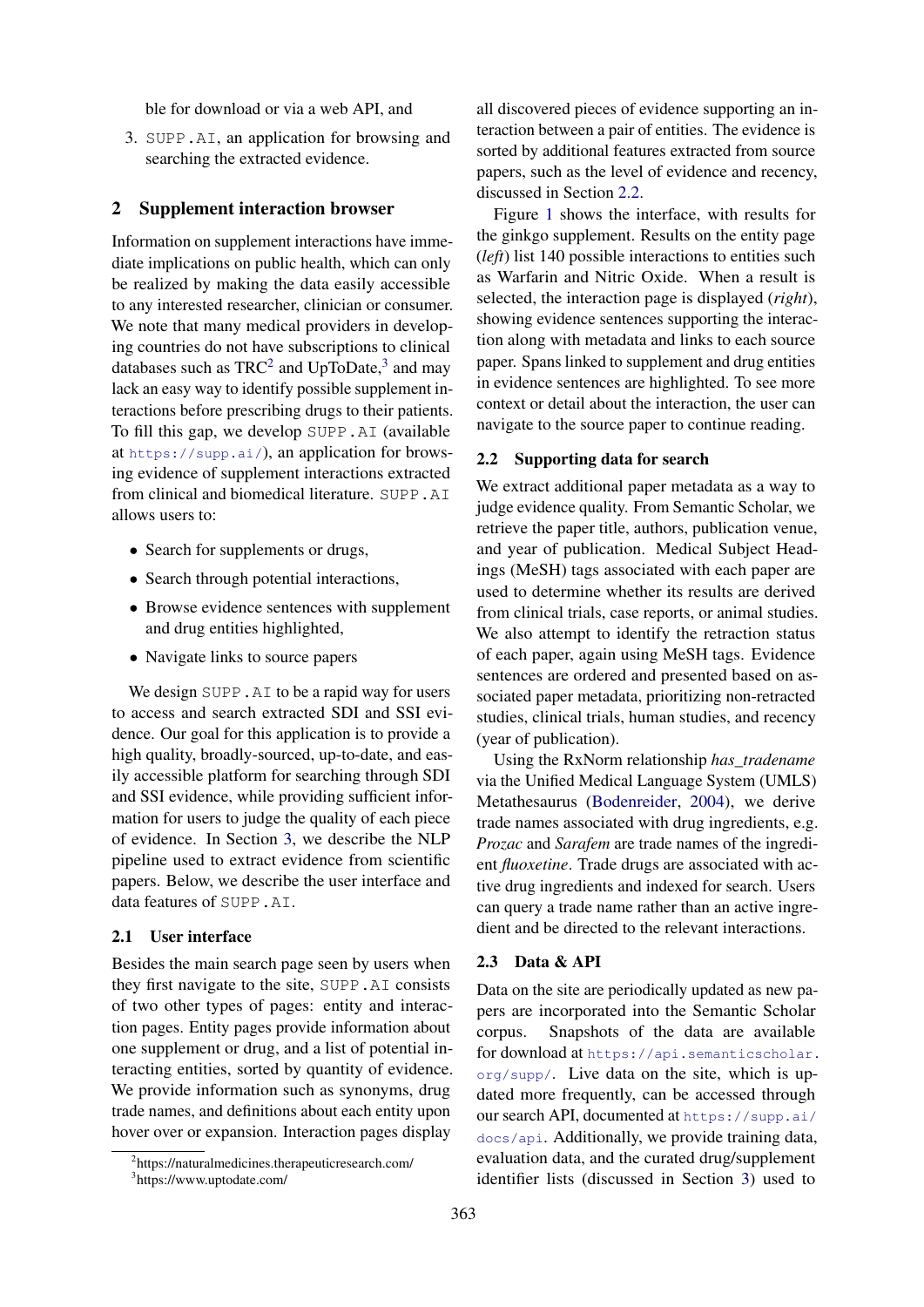<span id="page-2-1"></span>

| SUPPLEMENT:<br><b>● Ginkgo Biloba Whole</b> ①<br>A.K.A: Ginkgo biloba, ginkgo, maidenhair tree, Salisburia ginkgo |           |                 |  |  |
|-------------------------------------------------------------------------------------------------------------------|-----------|-----------------|--|--|
| 140 possible interactions between Ginkgo Biloba Whole and<br>the following drugs and supplements:                 |           |                 |  |  |
| Filter interactions                                                                                               | Expand    | <b>Collapse</b> |  |  |
| Warfarin (i)                                                                                                      | 19 Papers | $\pm$           |  |  |
| Nitric Oxide (i)                                                                                                  | 14 Papers | $^{+}$          |  |  |
| Aspirin ①                                                                                                         | 13 Papers |                 |  |  |

# **Research Papers that Mention the** nteraction

However, bleeding episodes in patients taking Ginkgo biloba and warfarin have been documented."

 $\mathring{\mathsf{h}}$  Ginkgo biloba: evaluation of CYP2C9 drug interactions in vitro and in vi... merican journal of therapeutics • 2006 | View Paper

INTRODUCTION A few case-stories claim that the anti-oxidant coenzyme Q10 and possibly also Ginkgo biloba interact with warfarin treatment. "

 $\,$  [Effect of Coenzyme O10 and Ginkgo biloba on warfarin dosage in patie... Igeskrift for laeger • 2003 | View Paper

Figure 1: Top results for interactions with Ginkgo (*left*), and top evidence sentences for the SDI between Ginkgo and Warfarin (*right*). Source paper metadata are given below each evidence sentence.

produce the dataset of interactions at [https://](https://github.com/allenai/sdi-detection) [github.com/allenai/sdi-detection](https://github.com/allenai/sdi-detection). We encourage others to reuse our data and model to improve information availability around supplement interactions and safety.

# <span id="page-2-0"></span>3 Methods

An overview of our NLP pipeline is given in Figure [2.](#page-3-0) We first retrieve Medline-indexed articles using the Semantic Scholar API,<sup>[4](#page-2-2)</sup> and pre-process the text to generate candidate evidence sentences (Section [3.1\)](#page-2-3). We then use our DDI-detection model, a neural network classifier based on BERT [\(De](#page-6-8)[vlin et al.,](#page-6-8) [2018\)](#page-6-8) and fine-tuned on labeled DDI data from [Ayvaz et al.](#page-6-9) [\(2015\)](#page-6-9) (Section [3.2\)](#page-2-4), to classify sentences for the existence of an interaction. Sentences classified as positive by our model are collated and surfaced on SUPP.AI (Section [2\)](#page-1-3).

## <span id="page-2-3"></span>3.1 Generating candidate evidence

Approximately 22M Medline-indexed articles are downloaded using the Semantic Scholar API. The scispaCy library [\(Neumann et al.,](#page-7-11) [2019\)](#page-7-11) is used to perform sentence tokenization, NER, and entity linking over all paper abstracts. Entity mentions are linked to Concept Unique Identifiers (CUIs) from the UMLS Metathesaurus. An example sentence from [Vaes and Hendeles](#page-8-1) [\(2000\)](#page-8-1) is shown with linked entity mentions:

Hemorrhage and tendencies were noted in c0019080<br>four cas four cases C0868928 with ginkgo C0330205 use and in three

|          | cases with garlic; in none of these |  |                                         |
|----------|-------------------------------------|--|-----------------------------------------|
| C0868928 | C0017102                            |  |                                         |
|          |                                     |  | cases were patients receiving warfarin. |
| C0868928 | C0030705                            |  | C0043031                                |

Of these linked entities, we preserve entities on a list of curated supplements and drugs (entities in blue). We generate these curated lists in a semi-automatic fashion, by querying the children of UMLS supplement and drug classes and performing fuzzy name matching to known supplements or drugs crawled from the web. We also perform clustering of similar entities to reduce redundancy in the final dataset, e.g., combining several variants of Vitamin D together into a single entity. Details on identifier curation and clustering are given in Appendix [A.](#page-8-2)

We retain all sentences containing at least two entity mentions. For each sentence, we generate candidate evidence as each combination of two entity spans from that sentence.

#### <span id="page-2-4"></span>3.2 DDI-detection model

We train a DDI-detection model to predict whether a given candidate sentence provides evidence of an interaction between two drug entities. Our DDI-detection model uses pre-trained BERT models (Bidirectional Encoder Representations from Transformers) [\(Devlin et al.,](#page-6-8) [2018\)](#page-6-8) to encode input sequences. These models have been shown to be effective at domain transfer, and are able to achieve high performance using small amounts of task-specific annotated data. In particular, we use the large version of the pre-trained RoBERTa model, a further-optimized BERT model, that has approximately 340M parameters [\(Liu et al.,](#page-7-12) [2019\)](#page-7-12).

<span id="page-2-2"></span><sup>4</sup> https://api.semanticscholar.org/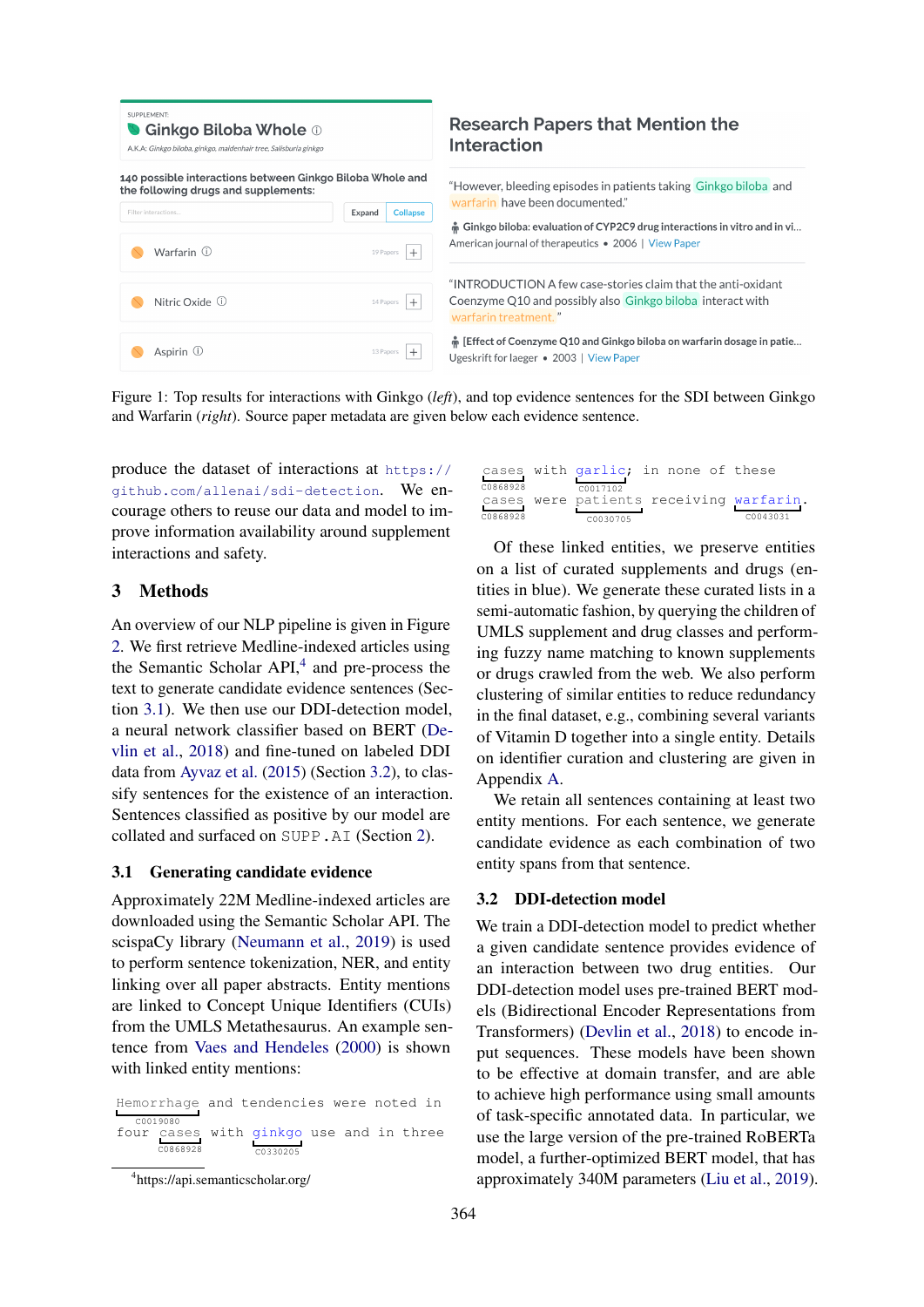<span id="page-3-0"></span>

Figure 2: Pipeline for identifying sentences containing evidence of SDIs and SSIs.

We fine-tune the pre-trained embeddings of the RoBERTa language model using labeled data for DDI classification, and we call the resulting model RoBERTa-DDI.

Input layer: The input layer consists of the sequence of byte-pair encoding word pieces [\(Radford](#page-7-13) [et al.,](#page-7-13) [2019\)](#page-7-13) in a sentence. We replace entity mention spans with the special tokens [Arg1] and [Arg2]. This helps generalization by preventing the model from memorizing entity pairs with positive interactions in the training set. For example:

```
[CLS] Combination [Arg1] may also
decrease the plasma concentration of
[Arg2]. [SEP]
```
where [Arg1] and [Arg2] replace the spans "hormonal contraceptives" and "acetaminophen" respectively. We add special tokens [CLS] and [SEP] at the beginning and end of each sentence to leverage their representations learned in pretraining. At prediction time, candidate sentences are masked similarly and fed to the trained model.

Model architecture: As the name implies, RoBERTa-DDI uses the pre-trained RoBERTa representations [\(Liu et al.,](#page-7-12) [2019\)](#page-7-12) to encode input sequences. We refer readers to [Liu et al.](#page-7-12) [\(2019\)](#page-7-12), [Devlin et al.](#page-6-8) [\(2018\)](#page-6-8), and [Vaswani et al.](#page-8-3) [\(2017\)](#page-8-3) for more details on BERT and transformer architecture. For the RoBERTa-DDI model, we add a dropout layer followed by one feedforward (output) layer with a softmax non-linearity, which takes the representation of the [CLS] token at the top transformer layer as input and outputs probabilities for labels {0, 1}, where 1 indicates an interaction.

Model training: Due to similarities between DDIs and SDIs/SSIs, we hypothesize that a classifier trained to identify DDI evidence should perform well in identifying SDI and SSI evidence. We therefore take advantage of existing labeled data

for categorizing DDIs to fine-tune the model. We use pre-trained weights distributed by the authors of [Liu et al.](#page-7-12) [\(2019\)](#page-7-12), and further fine-tune the model parameters (as well as parameters of the output layer) using labeled DDI data from the Merged-PDDI dataset [\(Ayvaz et al.,](#page-6-9) [2015\)](#page-6-9).

In particular, we use training data from the DDI-2013 [\(Segura-Bedmar et al.,](#page-7-14) [2013\)](#page-7-14) and NLM-DailyMed [\(Stan et al.,](#page-7-15) [2014\)](#page-7-15) datasets, as they are relatively large and contain evidence sentences with annotated drug mention spans. The DDI-2013 dataset consists of sentences extracted from Drug-Bank and Medline; the NLM-DailyMed dataset draws sentences from cardiovascular drug product labels retrieved from DailyMed. Both datasets contain multi-class labels for different types of interactions. We distinguish between detection, a binary classification problem where the goal is to determine whether an interaction exists or not, and multi-class classification, where the goal is to determine the type of interaction. In this work, we focus on detection, but provide results for a variant of our model trained on classification that obtains SOTA performance compared to prior work.

For detection, we collapse labels corresponding to all interaction types (e.g., mechanism, advise, effect, etc.) into binary labels of 0 and 1, where 0 means no interaction, and 1 means an interaction of some type exists. Collapsing the positive labels is necessary for training one DDI-detection model on both the DDI-2013 and NLM-DailyMed datasets, since the two datasets are annotated with inconsistent interaction types. We preserve the train/test splits used in [Ayvaz et al.](#page-6-9) [\(2015\)](#page-6-9), and create a development set from the training set for iteration on model design and tuning.

A sentence from the training data can contain multiple drug entities. For training, we generate pairwise combinations of drug mention spans in each sentence. We note that many sentences are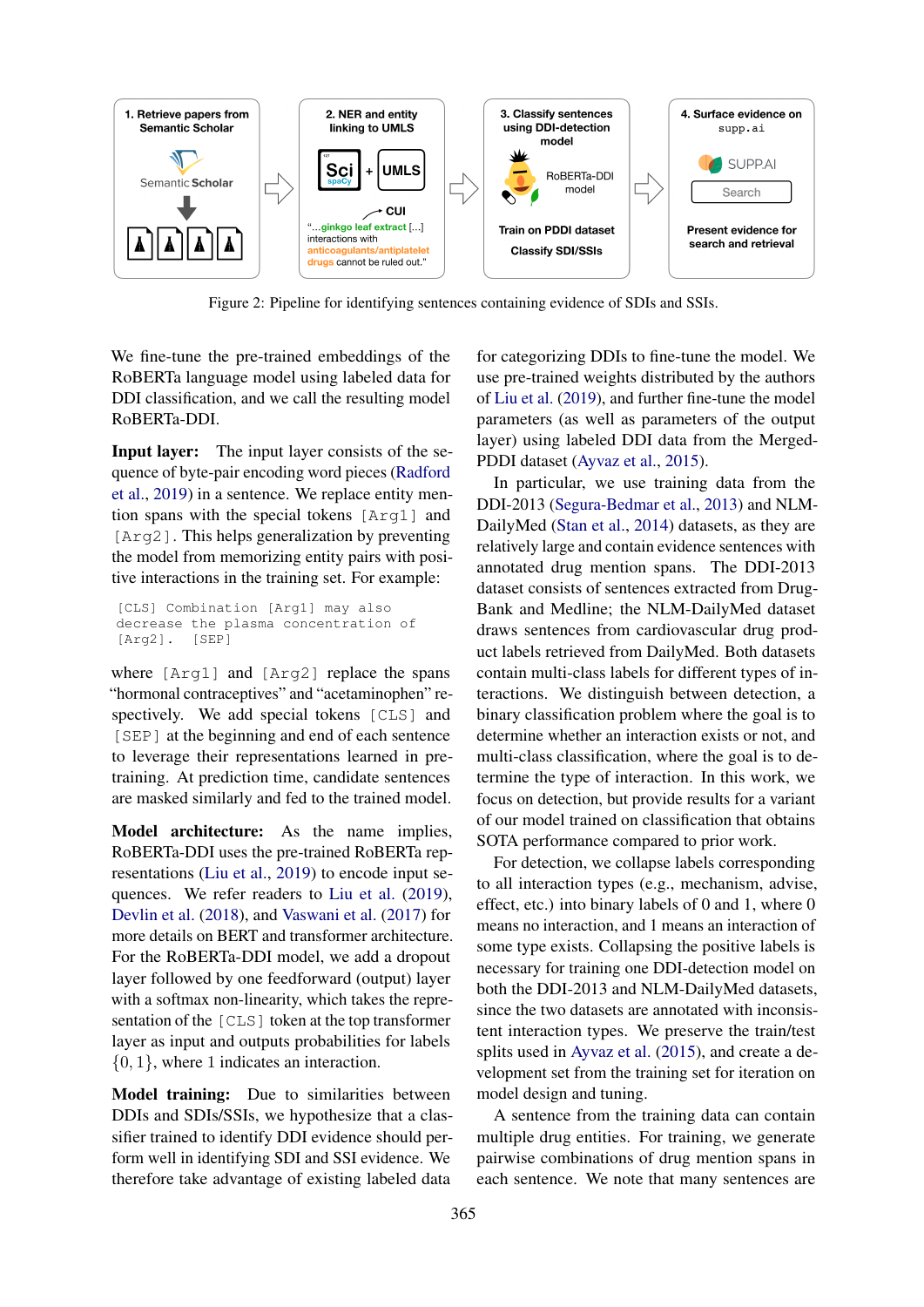seen multiple times by our model with different labeled spans. Due to combinatorial explosion, and to prevent our model from learning excessively from a few instances containing lots of entity mentions, we restrict the training data to sentences containing less than or equal to 100 pairwise entity combinations. Table [1](#page-4-0) shows the resulting data splits for the two datasets.

<span id="page-4-0"></span>

| Dataset                                 | Train |                 | Dev. Test Label=1    |
|-----------------------------------------|-------|-----------------|----------------------|
| DDI-2013<br>NLM-DailyMed 11372 1255 927 |       | 18362 2069 5688 | $17.2\%$<br>$22.7\%$ |

Table 1: DDI training data split.

Our training hyperparameters follow those pre-sented by [Liu et al.](#page-7-12)  $(2019)$  (learning rate = 1e-5; 4 epochs). No additional hyperparameter tuning is performed.

## 4 Results & evaluation

Of the 22M articles we retrieve, around 4.6M abstracts contain candidate sentences. After initial filtering, 33.0M candidate sentences containing supplement entity mentions are classified by RoBERTa-DDI. Around 625k (1.9%) of these sentences are classified as positive for an interaction. We perform entity normalization across positive sentences based on CUI clusters, and perform additional ad hoc filtering of evidence to eliminate incorrectly detected spans resulting from poor NER and linking, such as the span "retina" linking to Vitamin A (C0040845). The resulting 195k sentences contain mentions of 2044 unique supplements and 2772 unique drugs, and provide evidence sentences for 60k interactions sourced from 133k papers.

Comparisons of model variants on DDI classification and detection (including SOTA results on both tasks) are given in Appendix [B.](#page-9-0) To evaluate the transferability of DDI detection to the related task of SDI/SSI detection, we use a test set consisting of 500 sentences annotated for the presence or absence of a supplement interaction. To obtain a balanced test set despite the rare presence of a positive interaction, we sample half the instances from the set of sentences labeled as positive by a previous variant of our model based on fine-tuning BERT-large, and the other half from those labeled as negative. After manual annotation, 40% of the sampled instances were positive for an interaction. Annotation was performed by two authors without seeing model predictions, with an

inter-annotator agreement of 94%. This test set was used for final evaluation, and never for model development or tuning. Table [2](#page-4-1) shows the performance of RoBERTa-DDI on the DDI and supplement test sets. Performance on the SDI test set has precision 0.82, recall 0.58, and F1-score 0.68. Although there is performance degradation during transfer, the precision of detection remains high at 0.82.

Decrease in recall can be attributed to a larger percentage of positive instances in the SDI test set (roughly 40%, compared to 20% in the DDI training data). Another factor is the presence of incorrectly labeled entity spans in the supplements test set due to NER/linking errors. To better understand this second source of errors, we attempt to evaluate the performance of the scispaCy entity linker. Processing each sentence from the two DDI training sets using scispaCy, we determine that only 80% of drug entities from DDI-2013 and 76% from NLM-DailyMed are recognized and linked. The likelihood of supplement entities being successfully linked is likely lower, due to sparse training data for supplement NER and linking. These numbers provide an estimate of the global ceiling on recall for our model. In future work, we aim to explore ways to improve NER and linking and assess their impact on the results of SDI detection. SDI/SSI sentences in our output set can also be labeled by biomedical expert annotators and used to further tune the model for SDI/SSI detection.

<span id="page-4-1"></span>

| Evaluation set       |      | Prec. Rec.  | - F1 |
|----------------------|------|-------------|------|
| Drugs $(DDI-2013)$   | 0.90 | 0.87 0.88   |      |
| Drugs (NLM-DailyMed) | 0.83 | $0.85$ 0.84 |      |
| Supplements-500      | 0.82 | 0.58 0.68   |      |

Table 2: The RoBERTa-DDI model (trained on drugdrug interaction labels) is evaluated on two DDI evaluation sets (first two rows) and our supplement interaction evaluation set (last row).

## 5 Discussion

Information describing the safety and efficacy of dietary supplements can be difficult to find. The inability to locate evidence of SDIs can challenge clinician ability to advise patients and cause risks for consumers of dietary supplements. It is our hope that extracting evidence for SDIs/SSIs from a large corpus of scientific literature and making the evidence available through an easily accessible search interface can offset some of these risks.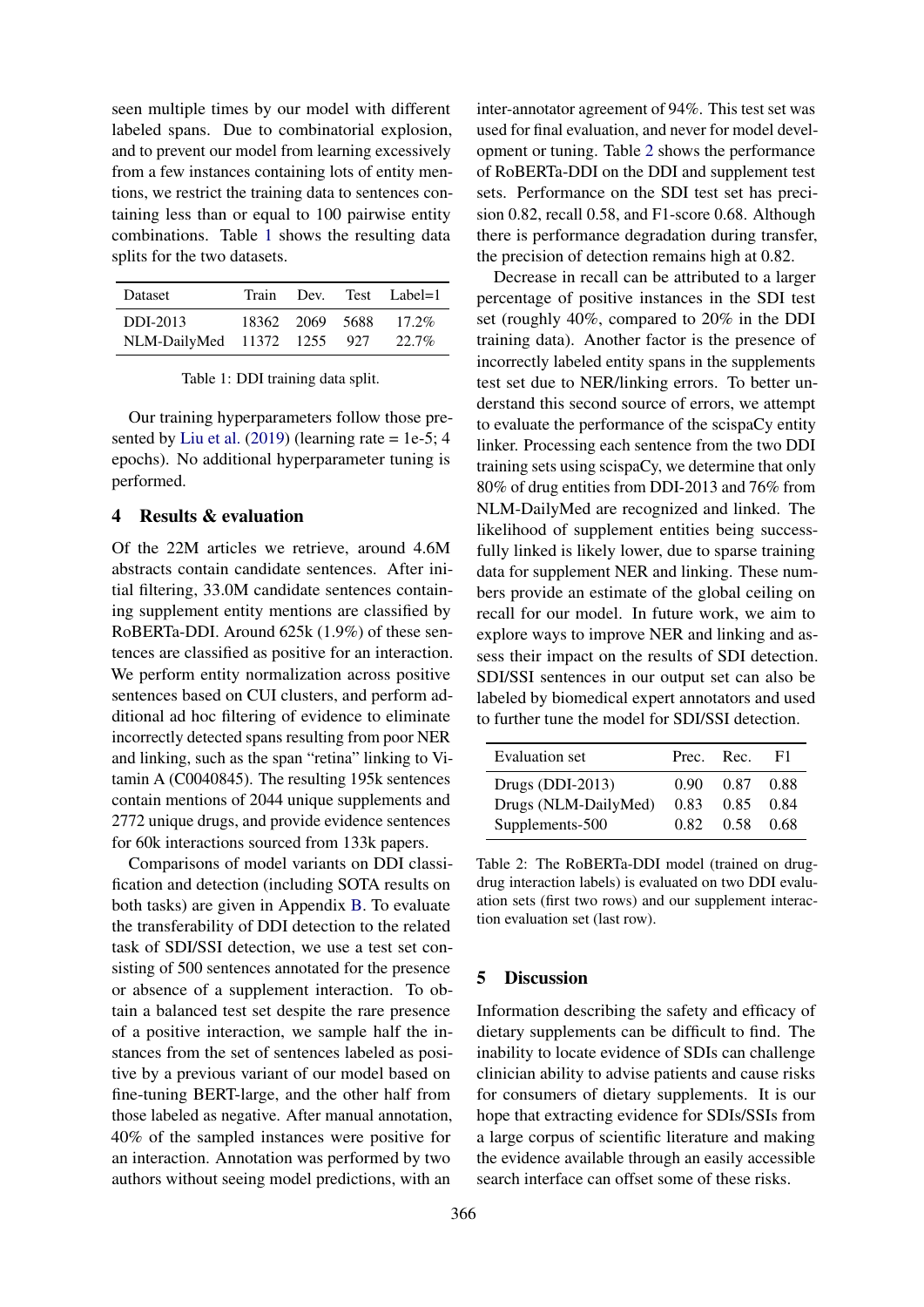This work demonstrates how NLP techniques can be extraordinarily useful for extracting information and relationships specific to an application domain in healthcare. Re-purposing existing labeled data from related domains (that would be expensive to generate in a new domain) can be a way to derive maximum utility from curation efforts. Continuing, we look to investigate fine-grained interaction types, and provide better classification of the level of evidence provided by each sentence or document towards a particular SDI or SSI. We also aim to leverage similar techniques for identifying evidence of indications, contraindications, and side effects of dietary supplements from the biomedical and clinical literature, and make these discoverable on SUPP.AI.

#### 5.1 Related Work

Consumer-facing websites such as the NIH Office of Dietary Supplements<sup>[5](#page-5-0)</sup> or WebMD<sup>[6](#page-5-1)</sup> provide facts about common supplements, but this information can be incomplete and may not support researcher or clinician needs. TRC Natural Medicines<sup>[7](#page-5-2)</sup> and UpToDate<sup>[8](#page-5-3)</sup>, two dedicated clinical resources, contain high-quality, curated evidence, but may not be broadly accessible due to their subscription format. Drug databases like DrugBank [\(Wishart et al.,](#page-8-4) [2018\)](#page-8-4), RxNorm [\(Nelson et al.,](#page-7-16) [2011\)](#page-7-16), and the National Drug File Reference Terminology (NDFRT) [\(Simonaitis and Schadow,](#page-7-17) [2010\)](#page-7-17) contain only partial coverage of supplement terminology [\(Manohar](#page-7-18) [et al.,](#page-7-18) [2015b\)](#page-7-18), and primarily focus on aggregating drug information.

Several prior studies have experimented with extracting safety information of supplements and supplement interactions from various forms of text. [Zhang et al.](#page-8-5) [\(2015\)](#page-8-5) employ machine learning techniques to filter supplement interaction relationships in SemMedDB, a database of relationships extracted from Medline articles. [Jiang et al.](#page-6-10) [\(2017\)](#page-6-10) develop a model for identifying adverse effects related to dietary supplements as reported by consumers on Twitter, and discover 191 adverse effects pertaining to 4 dietary supplements. [Fan et al.](#page-6-11) [\(2016\)](#page-6-11) and [Fan and Zhang](#page-6-12) [\(2018\)](#page-6-12) analyze unstructured clinical notes to predict whether a patient started, continued or discontinued a dietary supplement, which can be useful as a building block

367

for identifying adverse effects in clinical notes (as attempted by the same authors in [Fan et al.](#page-6-13) [\(2017\)](#page-6-13) for the drug warfarin). [Wang et al.](#page-8-6) [\(2017\)](#page-8-6) proposes using topic models to analyze the adverse effects of dietary supplements as mentioned in the Dietary Supplement Label Database, and finds that Latent Dirichlet Allocation models [\(Blei et al.,](#page-6-14) [2003\)](#page-6-14) can be used to group dietary supplements with similar adverse effects based on their labels. As far as we know, there are no other studies investigating the task of sentence-level identification of SDI/SSI evidence from the scientific literature. No previous work has investigated the utility of using labeled DDI data for transfer learning to SDI/SSI identification.

## 5.2 Limitations

There are several limitations of this work. First, we distinguish between supplements and drugs. Both supplements and drugs are pharmacologic entities, with their separate classification more attributable to marketing and social pressures rather than functional differences. However, due to this somewhat arbitrary distinction, supplement entities are not well represented in databases of pharmaceutical entities, and less information is publicly available on their interactions. We also use UMLS CUIs as a way of identifying supplement and drug entities. The lack of a standardized terminology to describe dietary supplements is discussed in [Manohar et al.](#page-7-19) [\(2015a\)](#page-7-19) and [Wang et al.](#page-8-7) [\(2016\)](#page-8-7), which estimate UMLS coverage of these terms to be between 14- 54%. This limitation prevents us from identifying many supplement entities. Lastly, our dependence on NLP-pipeline tools sets a performance ceiling due to unsolved problems in NER and linking. Although scispaCy is performant and detects a large number of relevant entities, our evaluations show that many supplement and drug entities are missed. A system such as MetaMapLite [\(Demner-Fushman](#page-6-15) [et al.,](#page-6-15) [2017\)](#page-6-15) has higher recall, but performance is slow and there are practical challenges to using it to process large numbers of documents.

## Conclusion

Insufficient regulation in the supplement space introduces dangers for the many users of these supplements. Claims of interactions are difficult to validate without links to source evidence. We create an NLP pipeline to detect SDI/SSI evidence from scientific literature, leveraging UMLS identifiers, scispaCy for NER and entity linking, BERT-based

<span id="page-5-0"></span><sup>5</sup> https://ods.od.nih.gov/

<span id="page-5-1"></span><sup>6</sup> https://www.webmd.com/vitamins/index

<span id="page-5-2"></span><sup>7</sup> https://naturalmedicines.therapeuticresearch.com/

<span id="page-5-3"></span><sup>8</sup> https://www.uptodate.com/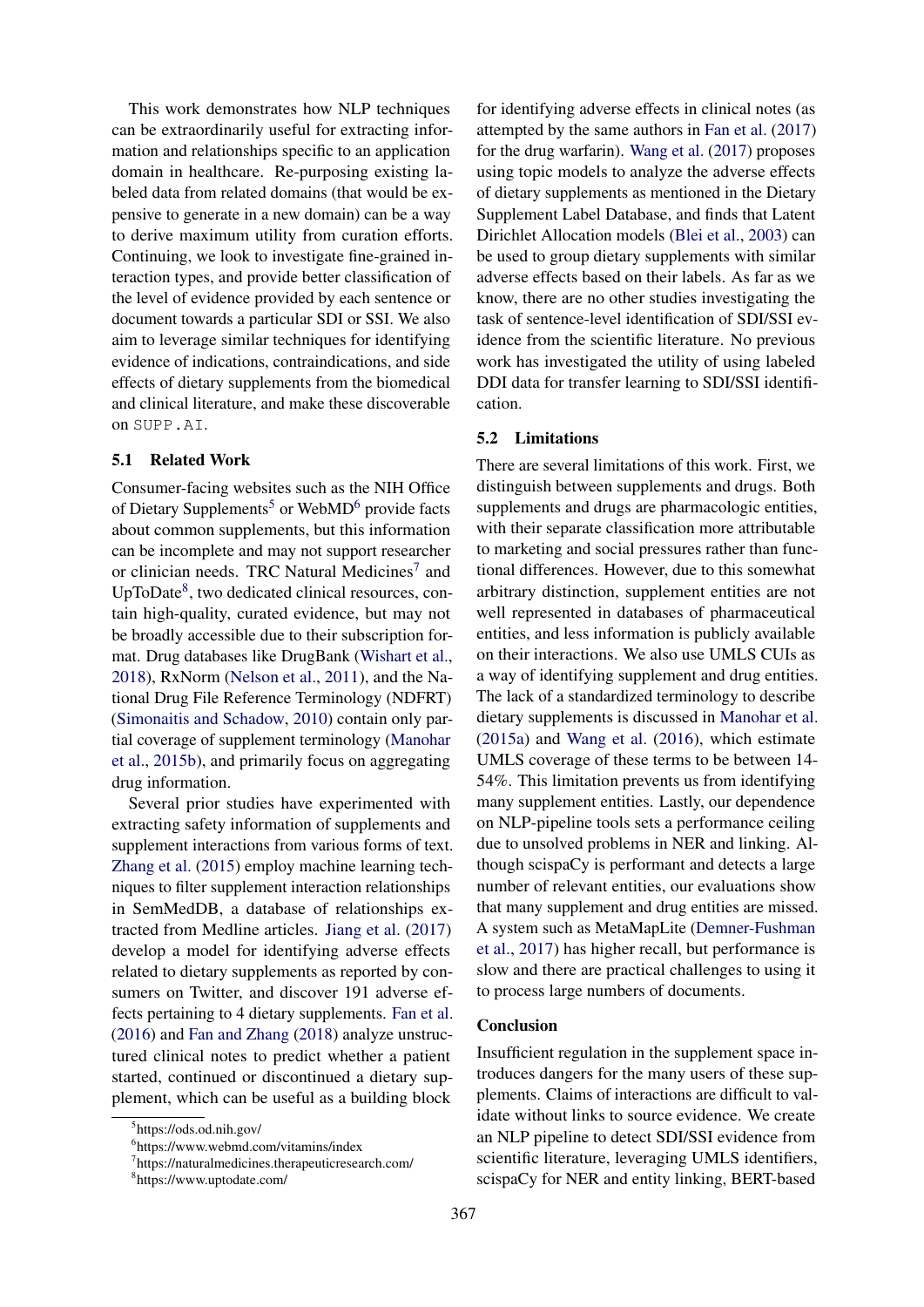language models for classification, and labeled data from a related domain for training. We use this pipeline to extract evidence from 22M biomedical and clinical articles with high precision. The extracted SDI/SSI evidence are made search-able through a public web interface, SUPP.AI, where we integrate additional metadata about source papers to help users make decisions about the reliability of evidence. Our dataset and web interface can be leveraged by researchers, clinicians, and curious individuals to increase understanding about supplement interactions. We hope to encourage additional research to improve the safety and benefits of dietary supplements for their consumers.

## Acknowledgments

We would like to thank Oren Etzioni for his indispensable feedback and support of this project. We thank Amandalynne Paullada for contributing to an earlier prototype, and we thank Asma Ben Abacha, Pieter Cohen, Taha Kass-Hout, Beth Ranker, Lia Schmitz, Heidi Tafjord, and our users for helpful comments on improving SUPP.AI.

#### References

- <span id="page-6-2"></span>Saud M. Alsanad, Elizabeth M. Williamson, and Rachel L. Howard. 2014. [Cancer patients at risk](https://doi.org/10.1002/ptr.5213) [of herb/food supplement-drug interactions: a sys](https://doi.org/10.1002/ptr.5213)[tematic review.](https://doi.org/10.1002/ptr.5213) *Phytotherapy research: PTR*, 28(12):1749–1755.
- <span id="page-6-1"></span>Gary N. Asher, Amanda H. Corbett, and Roy L. Hawke. 2017. Common Herbal Dietary Supplement-Drug Interactions. *American Family Physician*, 96(2):101–107.
- <span id="page-6-9"></span>Serkan Ayvaz, John Horn, Oktie Hassanzadeh, Qian Zhu, Johann Stan, Nicholas P. Tatonetti, Santiago Vilar, Mathias Brochhausen, Matthias Samwald, Majid Rastegar-Mojarad, Michel Dumontier, and Richard D. Boyce. 2015. [Toward a complete dataset](https://doi.org/10.1016/j.jbi.2015.04.006) [of drug-drug interaction information from publicly](https://doi.org/10.1016/j.jbi.2015.04.006) [available sources.](https://doi.org/10.1016/j.jbi.2015.04.006) *Journal of Biomedical Informatics*, 55:206–217.
- <span id="page-6-14"></span>David M. Blei, Andrew Y. Ng, and Michael I. Jordan. 2003. Latent dirichlet allocation. *J. Mach. Learn. Res.*, 3:993–1022.
- <span id="page-6-7"></span>Olivier Bodenreider. 2004. The unified medical language system (umls): integrating biomedical terminology. *Nucleic acids research*, 32 Database issue:D267–70.
- <span id="page-6-16"></span>Geeticka Chauhan, Matthew B. A. McDermott, and Peter Szolovits. 2019. Reflex: Flexible framework for relation extraction in multiple domains. In *BioNLP@ACL*.
- <span id="page-6-15"></span>Dina Demner-Fushman, Willie J. Rogers, and Alan R. Aronson. 2017. Metamap lite: an evaluation of a new java implementation of metamap. *Journal of the American Medical Informatics Association : JAMIA*, 24:841–844.
- <span id="page-6-8"></span>Jacob Devlin, Ming-Wei Chang, Kenton Lee, and Kristina Toutanova. 2018. Bert: Pre-training of deep bidirectional transformers for language understanding. *ArXiv*, abs/1810.04805.
- <span id="page-6-13"></span>Yadan Fan, Terrence Adam, Reed McEwan, Serguei V. S. Pakhomov, Genevieve B. Melton, and Rui Zhang. 2017. Detecting signals of interactions between warfarin and dietary supplements in electronic health records. In *MedInfo*.
- <span id="page-6-11"></span>Yadan Fan, Lu He, and Rui Zhang. 2016. Classification of use status for dietary supplements in clinical notes. *2016 IEEE International Conference on Bioinformatics and Biomedicine (BIBM)*, pages 1054–1061.
- <span id="page-6-12"></span>Yadan Fan and Rui Zhang. 2018. Using natural language processing methods to classify use status of dietary supplements in clinical notes. In *BMC Medical Informatics and Decision Making*.
- <span id="page-6-6"></span>Amy J. Grizzle, John Horn, Carol Collins, Jodi Schneider, Daniel C. Malone, Britney Stottlemyer, and Richard David Boyce. 2019. [Identifying Common](https://doi.org/10.2196/11182) [Methods Used by Drug Interaction Experts for Find](https://doi.org/10.2196/11182)[ing Evidence About Potential Drug-Drug Interac](https://doi.org/10.2196/11182)[tions: Web-Based Survey.](https://doi.org/10.2196/11182) *Journal of Medical Internet Research*, 21(1):e11182.
- <span id="page-6-4"></span>Mohamed A. Jalloh, Philip J. Gregory, Darren Hein, Zara Risoldi Cochrane, and Aleah Rodriguez. 2017. [Dietary supplement interactions with antiretrovirals:](https://doi.org/10.1177/0956462416671087) [a systematic review.](https://doi.org/10.1177/0956462416671087) *International journal of STD & AIDS*, 28(1):4–15.
- <span id="page-6-10"></span>Keyuan Jiang, Yongbing Tang, G. Elliott Cook, and Michael M. Madden. 2017. Discovering potential effects of dietary supplements from twitter data. In *Proceedings of the 2017 International Conference on Digital Health*, pages 119–126.
- <span id="page-6-0"></span>Elizabeth D. Kantor, Colin D. Rehm, Mengmeng Du, Emily White, and Edward L. Giovannucci. 2016. [Trends in Dietary Supplement Use Among](https://doi.org/10.1001/jama.2016.14403) [US Adults From 1999-2012.](https://doi.org/10.1001/jama.2016.14403) *JAMA*, 316(14):1464– 1474.
- <span id="page-6-3"></span>Orith Karny-Rahkovich, Alex Blatt, Gabby Atalya Elbaz-Greener, Tomer Ziv-Baran, Ahuva Golik, and Matityahu Berkovitch. 2015. [Dietary supplement](https://doi.org/10.5603/CJ.a2015.0039) [consumption among cardiac patients admitted to in](https://doi.org/10.5603/CJ.a2015.0039)[ternal medicine and cardiac wards.](https://doi.org/10.5603/CJ.a2015.0039) *Cardiology Journal*, 22(5):510–518.
- <span id="page-6-5"></span>Sun Kim, Haibin Liu, Lana Yeganova, and W. John Wilbur. 2014. Extracting drug-drug interactions from literature using a rich feature-based linear kernel approach. *Journal of biomedical informatics*, 55:23–30.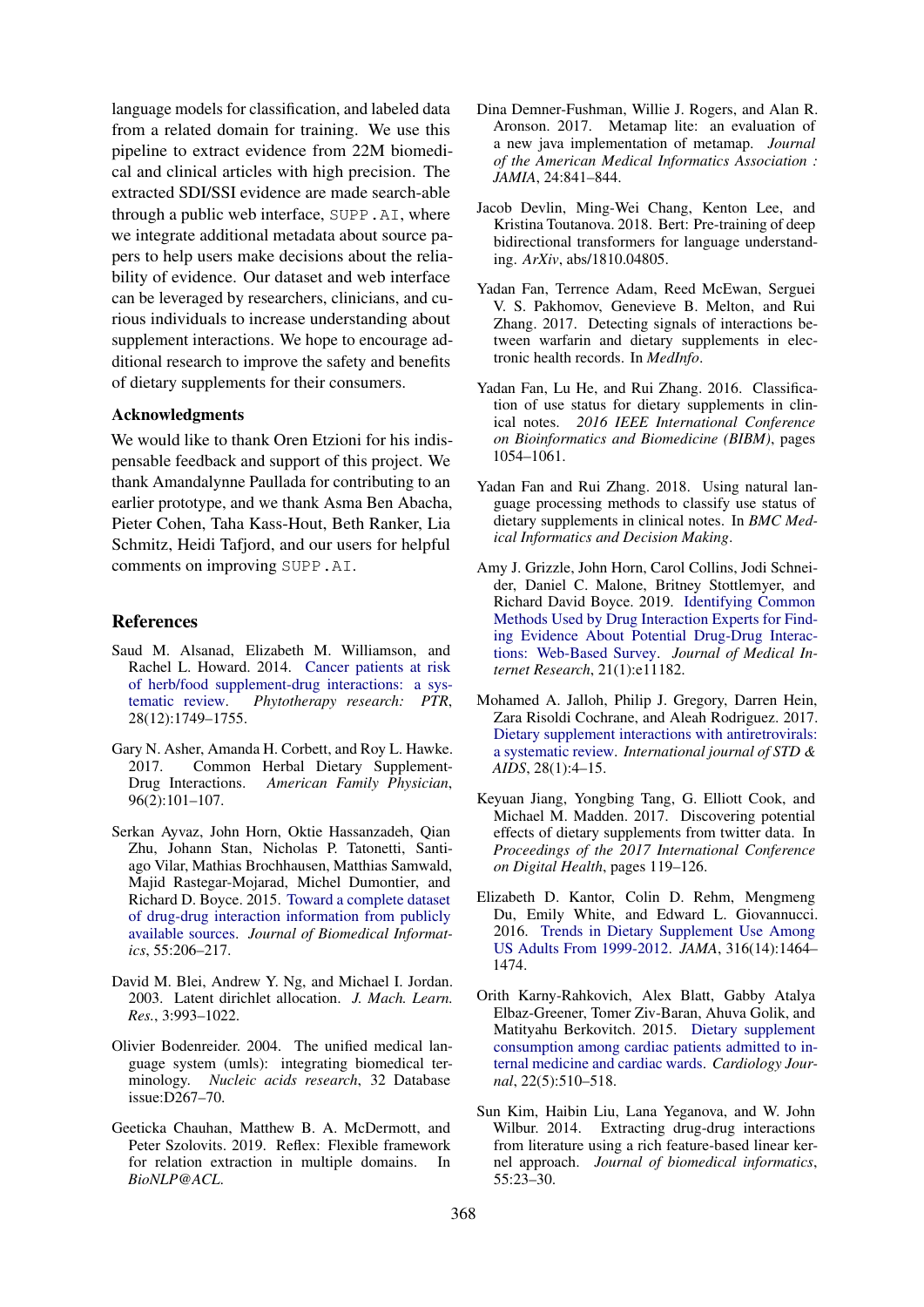- <span id="page-7-22"></span>Jinhyuk Lee, Wonjin Yoon, Sungdong Kim, Donghyeon Kim, Sunkyu Kim, Chan Ho So, and Jaewoo Kang. 2019. Biobert: a pre-trained biomedical language representation model for biomedical text mining. *Bioinformatics*.
- <span id="page-7-2"></span>Ilana Levy, Samuel Attias, Eran Ben Arye, Lee Goldstein, and Elad Schiff. 2016. [Interactions between](https://doi.org/10.1007/s11739-015-1385-3) [dietary supplements in hospitalized patients.](https://doi.org/10.1007/s11739-015-1385-3) *Internal and Emergency Medicine*, 11(7):917–927.
- <span id="page-7-3"></span>Ilana Levy, Samuel Attias, Eran Ben-Arye, Lee Goldstein, and Elad Schiff. 2017a. [Adverse events associ](https://doi.org/10.1111/bcp.13158)[ated with interactions with dietary and herbal supple](https://doi.org/10.1111/bcp.13158)[ments among inpatients.](https://doi.org/10.1111/bcp.13158) *British Journal of Clinical Pharmacology*, 83(4):836–845.
- <span id="page-7-4"></span>Ilana Levy, Samuel Attias, Eran Ben-Arye, Lee Goldstein, and Elad Schiff. 2017b. [Potential drug inter](https://doi.org/10.1007/s11739-016-1548-x)[actions with dietary and herbal supplements during](https://doi.org/10.1007/s11739-016-1548-x) [hospitalization.](https://doi.org/10.1007/s11739-016-1548-x) *Internal and Emergency Medicine*, 12(3):301–310.
- <span id="page-7-10"></span>Sangrak Lim, Kyubum Lee, and Jaewoo Kang. 2018. Drug drug interaction extraction from the literature using a recursive neural network. volume 13, page e0190926.
- <span id="page-7-12"></span>Yinhan Liu, Myle Ott, Naman Goyal, Jingfei Du, Mandar Joshi, Danqi Chen, Omer Levy, Mike Lewis, Luke Zettlemoyer, and Veselin Stoyanov. 2019. Roberta: A robustly optimized bert pretraining approach. *ArXiv*, abs/1907.11692.
- <span id="page-7-19"></span>Nivedha Manohar, Terrance J. Adam, Serguei V. Pakhomov, Genevieve B. Melton, and Rui Zhang. 2015a. Evaluation of Herbal and Dietary Supplement Resource Term Coverage. *Studies in Health Technology and Informatics*, 216:785–789.
- <span id="page-7-18"></span>Nivedha Manohar, Terrence Adam, Serguei V. S. Pakhomov, Genevieve B. Melton, and Rui Zhang. 2015b. Evaluation of herbal and dietary supplement resource term coverage. *Studies in health technology and informatics*, 216:785–9.
- <span id="page-7-16"></span>Stuart J. Nelson, Kelly Zeng, John Kilbourne, Tammy Powell, and Robin Moore. 2011. Normalized names for clinical drugs: Rxnorm at 6 years. *Journal of the American Medical Informatics Association : JAMIA*, 18:441–8.
- <span id="page-7-11"></span>Mark Neumann, Daniel King, Iz Beltagy, and Waleed Ammar. 2019. Scispacy: Fast and robust models for biomedical natural language processing. *ArXiv*, abs/1902.07669.
- <span id="page-7-9"></span>Adeeb Noor, Abdullah Assiri, Serkan Ayvaz, Connor Clark, and Michel Dumontier. 2017. [Drug](https://doi.org/10.1093/jamia/ocw128)[drug interaction discovery and demystification us](https://doi.org/10.1093/jamia/ocw128)[ing Semantic Web technologies.](https://doi.org/10.1093/jamia/ocw128) *Journal of the American Medical Informatics Association: JAMIA*, 24(3):556–564.
- <span id="page-7-21"></span>Yifan Peng, Shankai Yan, and Zhiyong Lu. 2019. Transfer learning in biomedical natural language processing: An evaluation of bert and elmo on ten benchmarking datasets. *ArXiv*, abs/1906.05474.
- <span id="page-7-7"></span>Bethany Percha, Yael Garten, and Russ B. Altman. 2011. Discovery and explanation of drug-drug interactions via text mining. *Pacific Symposium on Biocomputing. Pacific Symposium on Biocomputing*, pages 410–21.
- <span id="page-7-13"></span>Alec Radford, Jeffrey Wu, Rewon Child, David Luan, Dario Amodei, and Ilya Sutskever. 2019. Language models are unsupervised multitask learners.
- <span id="page-7-1"></span>Martin J. J. Ronis, Kim B. Pedersen, and James Watt. 2018. [Adverse Effects of Nutraceuticals and Dietary](https://doi.org/10.1146/annurev-pharmtox-010617-052844) [Supplements.](https://doi.org/10.1146/annurev-pharmtox-010617-052844) *Annual Review of Pharmacology and Toxicology*, 58:583–601.
- <span id="page-7-20"></span>Sunil Kumar Sahu and Ashish Anand. 2017. Drugdrug interaction extraction from biomedical text using long short term memory network. *Journal of biomedical informatics*, 86:15–24.
- <span id="page-7-14"></span>Isabel Segura-Bedmar, Paloma Martínez, and María Herrero-Zazo. 2013. Semeval-2013 task 9 : Extraction of drug-drug interactions from biomedical texts (ddiextraction 2013). In *SemEval@NAACL-HLT*.
- <span id="page-7-8"></span>Isabel Segura-Bedmar, Paloma Martínez, and César de Pablo-Sánchez. 2011. [A linguistic rule-based ap](https://doi.org/10.1186/1471-2105-12-S2-S1)[proach to extract drug-drug interactions from phar](https://doi.org/10.1186/1471-2105-12-S2-S1)[macological documents.](https://doi.org/10.1186/1471-2105-12-S2-S1) *BMC bioinformatics*, 12 Suppl 2:S1.
- <span id="page-7-17"></span>Linas Simonaitis and Gunther Schadow. 2010. Querying the national drug file reference terminology (ndfrt) to assign drugs to decision support categories. *Studies in health technology and informatics*, 160 Pt 2:1095–9.
- <span id="page-7-5"></span>Justin Spence, Monica Chintapenta, Hyanggi Irene Kwon, and Amie Taggart Blaszczyk. 2017. [A Brief](https://doi.org/10.4140/TCP.n.2017.412) [Review of Three Common Supplements Used in](https://doi.org/10.4140/TCP.n.2017.412) [Alzheimer's Disease.](https://doi.org/10.4140/TCP.n.2017.412) *The Consultant Pharmacist: The Journal of the American Society of Consultant Pharmacists*, 32(7):412–414.
- <span id="page-7-0"></span>Alyssa A. Sprouse and Richard B. van Breemen. 2016. [Pharmacokinetic Interactions between Drugs and](https://doi.org/10.1124/dmd.115.066902) [Botanical Dietary Supplements.](https://doi.org/10.1124/dmd.115.066902) *Drug Metabolism and Disposition: The Biological Fate of Chemicals*, 44(2):162–171.
- <span id="page-7-15"></span>Johann Stan, Dina Demner-Fushman, Kin Wah Fung, Sonya E. Shooshan, Laritza Rodriguez, and Olivier Bodenreider. 2014. Title : A supervised machine learning framework for the extraction of drug-drug interactions from structured product labels.
- <span id="page-7-6"></span>Luis Tari, Saadat Anwar, Shanshan Liang, James Cai, and Chitta Baral. 2010. Discovering drug–drug interactions: a text-mining and reasoning approach based on properties of drug metabolism. volume 26, page i547–i553.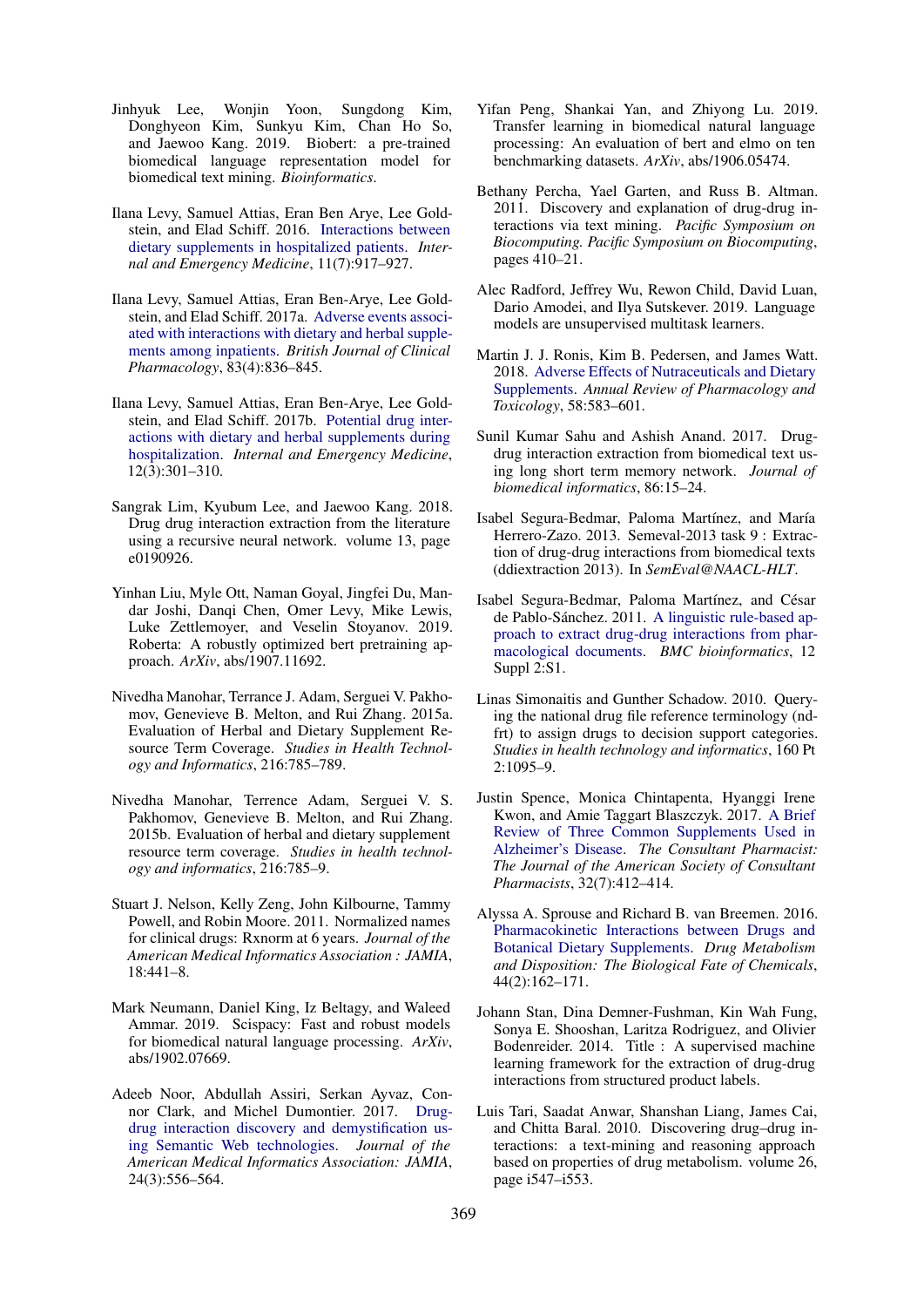- <span id="page-8-1"></span>Luc Paul Frank Vaes and Leslie Hendeles. 2000. Interactions of warfarin with garlic, ginger, ginkgo, or ginseng: nature of the evidence. *The Annals of pharmacotherapy*, 34:1478–82.
- <span id="page-8-3"></span>Ashish Vaswani, Noam Shazeer, Niki Parmar, Jakob Uszkoreit, Llion Jones, Aidan N. Gomez, Lukasz Kaiser, and Illia Polosukhin. 2017. Attention is all you need. In *NIPS*.
- <span id="page-8-7"></span>Yefeng Wang, Terrence J. Adam, and Rui Zhang. 2016. Term Coverage of Dietary Supplements Ingredients in Product Labels. *AMIA Annual Symposium proceedings*, 2016:2053–2061.
- <span id="page-8-6"></span>Yefeng Wang, Divya R. Gunashekar, Terrence Adam, and Rui Zhang. 2017. Mining adverse events of dietary supplements from product labels by topic modeling. In *MedInfo*.
- <span id="page-8-4"></span>David S. Wishart, Yannick D. Feunang, An C. Guo, Elvis J. Lo, Ana Marcu, Jason R. Grant, Tanvir Sajed, Daniel Johnson, Carin Li, Zinat Sayeeda, Nazanin Assempour, Ithayavani Iynkkaran, Yifeng Liu, Adam Maciejewski, Nicola Gale, Alex Wilson, Lucy Chin, Ryan Cummings, Diana Le, Allison Pon, Craig Knox, and Michael Wilson. 2018. [Drug-](https://doi.org/10.1093/nar/gkx1037)[Bank 5.0: a major update to the DrugBank database](https://doi.org/10.1093/nar/gkx1037) [for 2018.](https://doi.org/10.1093/nar/gkx1037) *Nucleic Acids Research*, 46(D1):D1074– D1082.
- <span id="page-8-5"></span>Rui Zhang, Terrance J. Adam, Gyorgy Simon, Michael J. Cairelli, Thomas C. Rindflesch, Serguei V. S. Pakhomov, and Genevieve B. Melton. 2015. Mining biomedical literature to explore interactions between cancer drugs and dietary supplements. In *AMIA Joint Summits on Translational Science proceedings. AMIA Joint Summits on Translational Science*.
- <span id="page-8-0"></span>Yaoyun Zhang, Heng-Yi Wu, Jun Xu, Jingqi Wang, Ergin Soysal, Lang Li, and Hongwei Xu. 2016. Leveraging syntactic and semantic graph kernels to extract pharmacokinetic drug drug interactions from biomedical literature. volume 10, page 67.
- <span id="page-8-10"></span>Yijia Zhang, Wei Zheng, Hongfei Lin, Jian Wang, Zhihao Yang, and Michel Dumontier. 2018. Drug–drug interaction extraction via hierarchical rnns on sequence and shortest dependency paths. In *Bioinformatics*.
- <span id="page-8-11"></span>Wei Zheng, Hongfei Lin, Ling Luo, Zhehuan Zhao, Zhengguang Li, Yijia Zhang, Zhihao Yang, and Jian Wang. 2017. An attention-based effective neural model for drug-drug interactions extraction. In *BMC Bioinformatics*.

## <span id="page-8-2"></span>A Supplement and drug identifiers

We generate lists of supplement and drug entities based on UMLS Concept Unique Identifiers (CUIs) using a semi-automated method. For supplements, we identify NCI thesaurus (NCIT) concepts

<span id="page-8-12"></span>

| Test dataset        | Num.<br>pairwise<br>instances | RoBERTa-<br>DDI<br>(Trained on<br>DDI-2013<br>and NLM-<br>DailyMed) | RoBERTa-<br>DDI<br>(Trained on<br>DDI-2013<br>only) |
|---------------------|-------------------------------|---------------------------------------------------------------------|-----------------------------------------------------|
| DDI-2013 (All)      | 5688                          | 0.88                                                                | 0.89                                                |
| DDI-2013 (DrugBank) | 5251                          | 0.89                                                                | 0.90                                                |
| DDI-2013 (Medline)  | 437                           | 0.73                                                                | 0.77                                                |
| NLM-DailyMed        | 927                           | 0.84                                                                | 0.70                                                |
| A11                 | 6615                          | 0.87                                                                | 0.85                                                |

Table 3: F1-scores of RoBERTa-DDI trained using different training data. Test data contains all pairwise combinations of entities in test sentences.

such as "Dietary Supplement" (NCIT: C1505, CUI: C0242295), "Vascular Plant" (NCIT: C14336, CUI: C0682475), and "Antioxidant" (NCIT: C275, CUI: C0003402) as likely parents of supplement terms. We recursively extract child entities of these parent classes from UMLS, deriving an initial list of supplements. To improve recall, we extract supplement names from the TRC Natural Medicines  $database$ , perform fuzzy string matching to entities in UMLS, and add any identified CUIs to our list of supplements. The list is manually reviewed to remove non-supplement entities, those for which we could not identify any marketed supplement or medicinal uses. Following curation, we retain 2139 unique supplement entities.

Similarly, we generate a corresponding list of drug CUIs from parent entity "Pharmacologic Substance" (NCIT: C1909, CUI: C1254351) and any UMLS entity with a DrugBank identifier. Fuzzy name matching between drugs on drugs.com $10$  and UMLS entities is used to identify drugs and experimental chemicals missed through UMLS search alone. Due to the significantly larger number of drugs compared to supplements, manual curation of this list is impractical at this time. This process generates a list of 15252 unique drug CUIs. Any entity that is identified as both a supplement and a drug is categorized exclusively as a supplement for the purposes of this work.

Similar supplement and drug entities are merged, such as those with overlapping names, e.g., entities corresponding to UMLS C0006675, C0006726, C0596235, and C3540037 all describe variants of Calcium and are merged under the supplement entity C3540037 ("Calcium Supplement"). The

<span id="page-8-9"></span><span id="page-8-8"></span><sup>9</sup> https://naturalmedicines.therapeuticresearch.com/ <sup>10</sup>https://drugs.com/